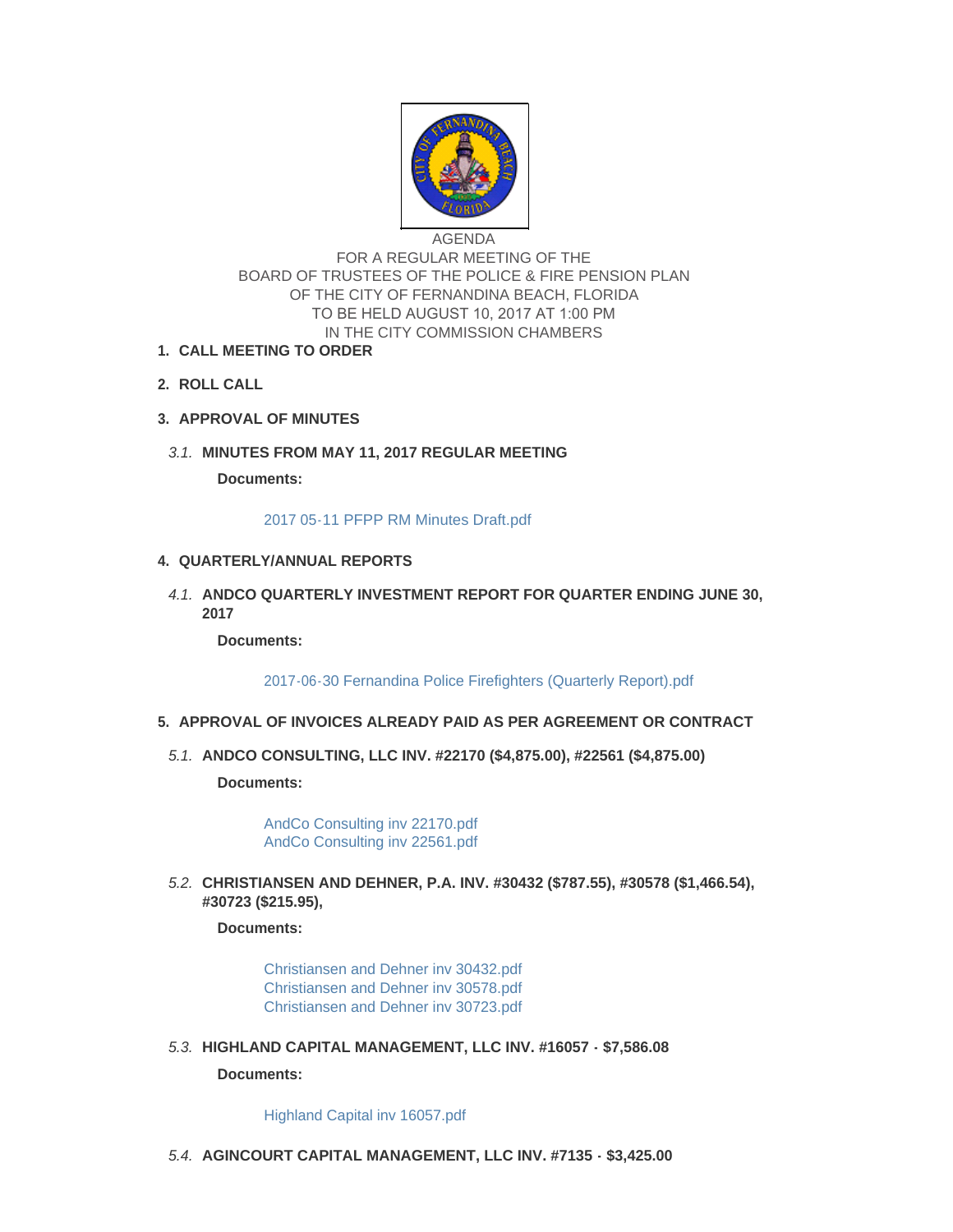#### **Documents:**

### [Agincourt Capital inv 7135.pdf](http://www.fbfl.us/AgendaCenter/ViewFile/Item/8051?fileID=5169)

- **FIDUCIARY TRUST INTERNATIONAL QUARTERLY FEES\*** *5.5.* \* Fees will be presented at the meeting
- **BROWN ADVISORY INV. #20170630-220-24760-A \$6,735.13** *5.6.* **Documents:**

[Brown Advisory inv 20170630-220-24760-A.pdf](http://www.fbfl.us/AgendaCenter/ViewFile/Item/8053?fileID=5170)

**AMERICAN CORE REALTY QUARTERLY FEES - \$5,049.09** *5.7.* **Documents:**

[American Core Realty quarterly fees.pdf](http://www.fbfl.us/AgendaCenter/ViewFile/Item/8054?fileID=5171)

- **REPORT FROM ATTORNEY SCOTT CHRISTIANSEN 6.**
- **OLD BUSINESS 7.**
- **NEW BUSINESS 8.**
	- **PROPOSED BUDGET FOR FY 17/18** *8.1.*

**Documents:**

[Proposed Police Fire Admin fees Budget 17-18.pdf](http://www.fbfl.us/AgendaCenter/ViewFile/Item/8055?fileID=5172)

**WALTER STURGES APPROVAL TO ATTEND FPPTA TRUSTEE SCHOOL** *8.2.*

### **REQUEST FOR CONTRIBUTION REFUND 9.**

**JUSTIN O'STEEN - \$7,625.34** *9.1.*

**Documents:**

# [O Steen Contribution Refund.pdf](http://www.fbfl.us/AgendaCenter/ViewFile/Item/8057?fileID=5173)

**SEAN NICHOLSON - \$5,416.42** *9.2.*

**Documents:**

[Nicholson contribution refund.pdf](http://www.fbfl.us/AgendaCenter/ViewFile/Item/8059?fileID=5175)

**JARED LAMAR - \$12,385.63** *9.3.* **Documents:**

#### [Lamar Contribution Refund.pdf](http://www.fbfl.us/AgendaCenter/ViewFile/Item/8058?fileID=5174)

- **REQUEST FOR APPROVAL OF COMMENCEMENT OF DROP 10.**
	- **MARK FOXWORTH JULY 31, 2017** *10.1.*
- **REQUESTS FROM THE PUBLIC TO BE HEARD ON ITEMS NOT ON THE AGENDA 11.**
- **OTHER BOARD DISCUSSION 12.**